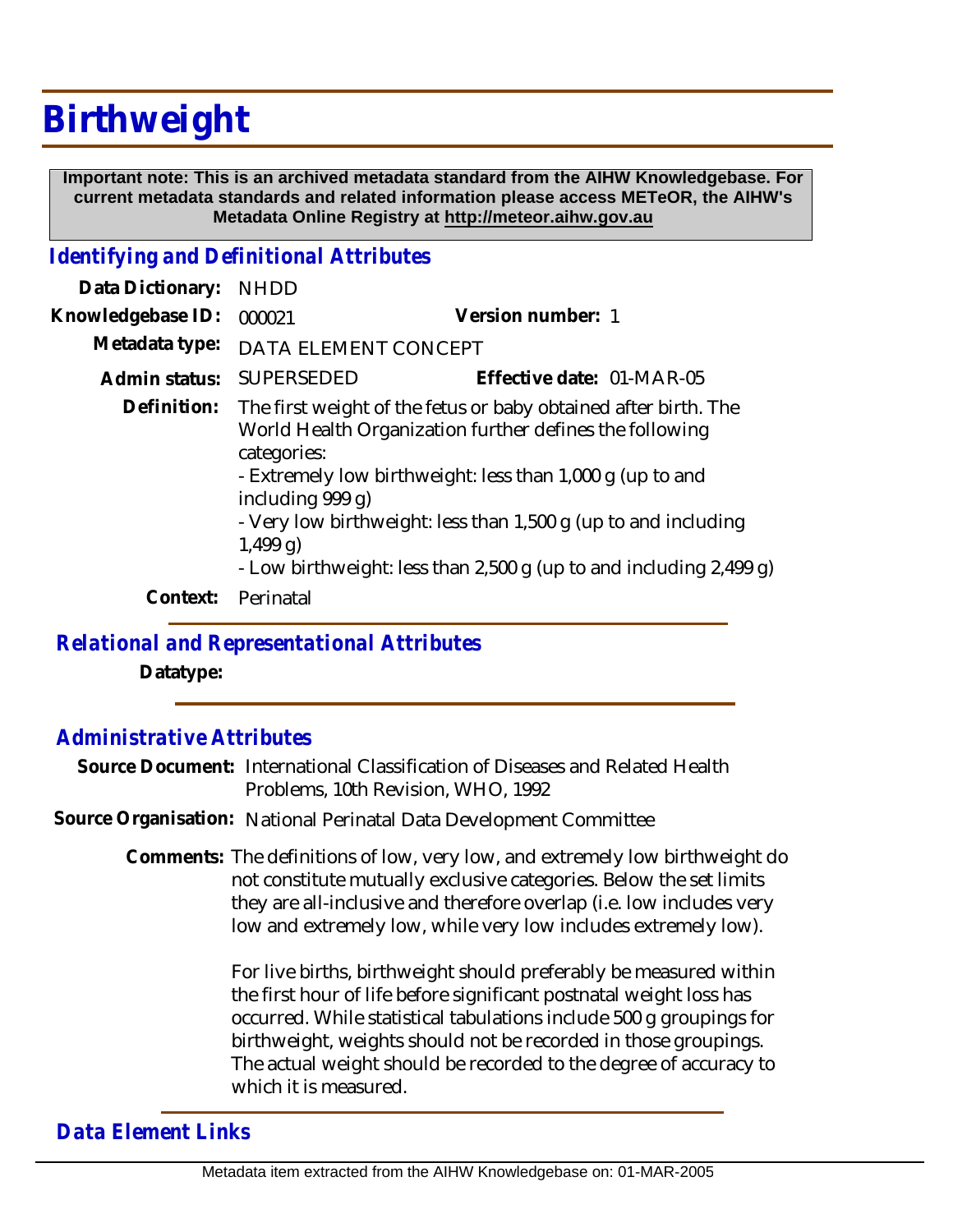## NHIM Birth event *Information Model Entities linked to this Data Element*